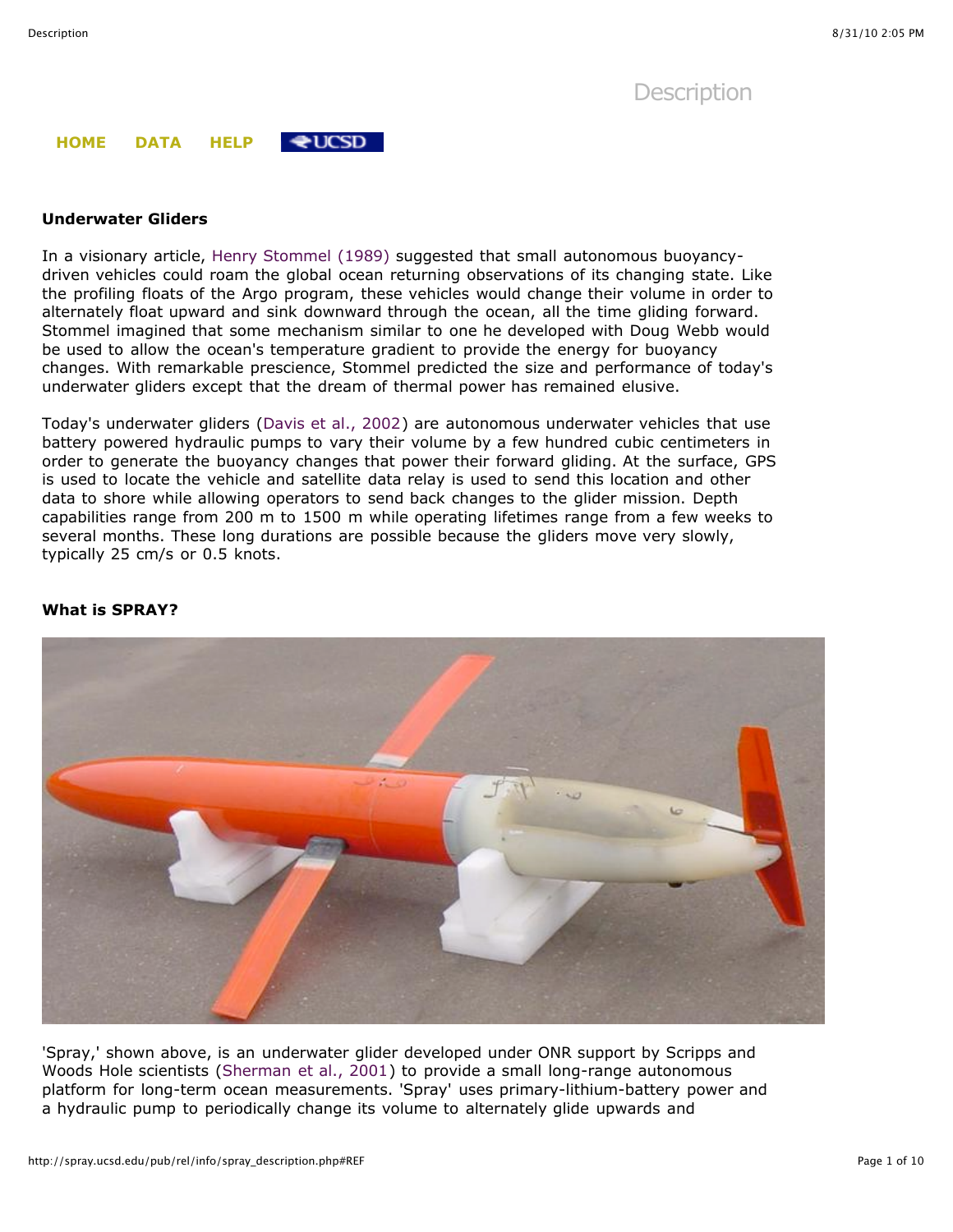downwards. This results in a see-saw path at descent/ascent angles of 18-25 degrees and forward speeds of 25-35 cm/s. Heading and ascent/descent rate are controlled without control surfaces by moving weight (battery packs) inside the hull to change roll and pitch, much as a hang glider is controlled. As shown below, at the surface Spray rolls 90o to raise one of its wings, each of which contains a combined GPS/Iridium antenna. Using the wings to house antennas eliminates the drag associated with separate antenna housings and allows redundant systems so that communication and navigation can continue even if one antenna is damaged, as happened when one Spray was run over by a surface vessel.



# **Specifications**

The following table describes typical performance in operations to 1000 m depth. The speed figures have been field verified. The duration and range estimates are calculations based on measured energy use and battery capacity at cold operating temperatures.

| Volume Change                         | 250 cc     |      |
|---------------------------------------|------------|------|
| Life                                  | 815 Cycles |      |
| Glide Angle (deg)                     | 19         | 25   |
| Horizontal Velocity<br>$\vert$ (cm/s) | 25         | 30   |
| Horizontal Range (km)                 | 4700       | 3500 |

A 19 degree glide angle maximizes distance travelled per unit energy for fixed buoyancy A 25 degree glide angle maximizes horizontal speed per unit buoyant forcing. Range is extended roughly as  $1$ /speed<sup>2</sup>.

Vital statistics for Spray are given in the following table: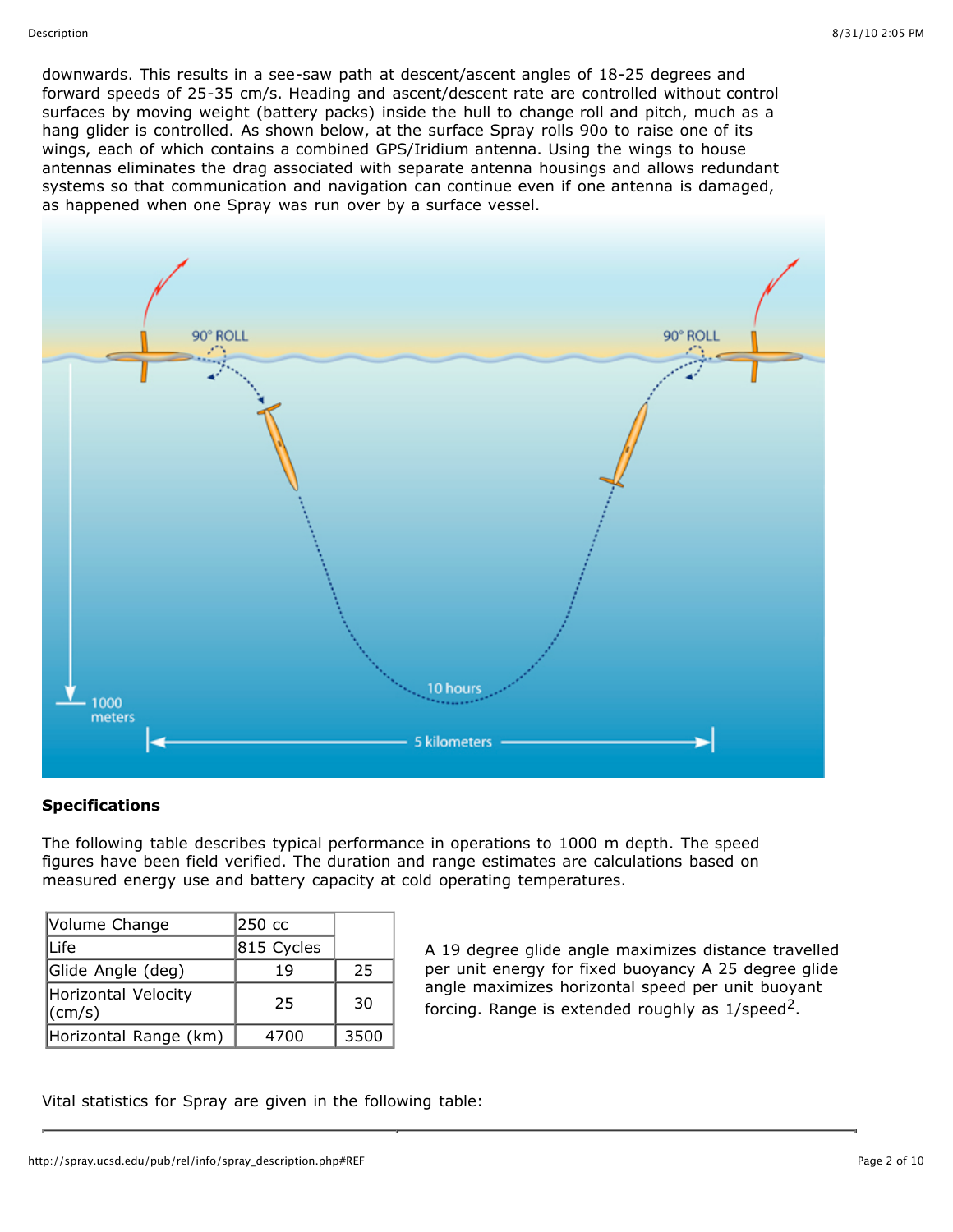| Length, Diameter            | 200cm, 20cm                                                                      |
|-----------------------------|----------------------------------------------------------------------------------|
| Wingspan, Chord             | 110cm, 10cm                                                                      |
| Mass, Payload               | 51.8kg, 3.5kg                                                                    |
| Energy                      | 13 MJ from 52 DD Li CSC cells (12 kg)<br>Refueling cost $\sim$ \$3000            |
| Buoyancy Control Efficiency | Motor and Reciprocating Hydraulic Pump 50% at 1000<br>dbar, 20% at 100 dbar      |
| Maximum Depth               | 1500m                                                                            |
| <b>GPS Navigation</b>       | +/- 100m                                                                         |
| Iridium Satellite Link      | Two-way, $\sim$ 100 bytes/sec, 40 J for first KByte, 30 J for<br>each extra Byte |



The main components of Spray are shown schematically above. The 6061 aluminum pressure case is made in three pieces and houses batteries, hydraulic system, compass, attitude sensor, GPS receiver, Iridium transceiver, and the microprocessor controller. An aft flooded bay houses the external bladders that expand to increase buoyancy. This bay also houses the sensor suite selected for each mission. Sensors that have been used include: Precision Measurement Engineering CTD; modified Sea Bird 41 CP CTD with seawater pump; Sea Point Optical Backscatter Sensor; Sea Point Chlorophyll Fluorometer; Tritech PA200 acoustic altimeter for bottom avoidance; and Sontek Argonaut-SGP 750-kHz Acoustic Doppler Current Profiler.

In addition to the sensors above, Spray measures the horizontal current averaged over its operating depth. The measured (from pressure) vertical velocity and a field- and laboratoryverified model of gliding dynamics are used to infer the glider velocity through the water (this assumes the vertical ocean velocity is much smaller than the horizontal current). Comparing dead reckoning based on this velocity with the actual distance made good (from GPS navigation) provides a measure of ocean velocity averaged over the glider's range of depths.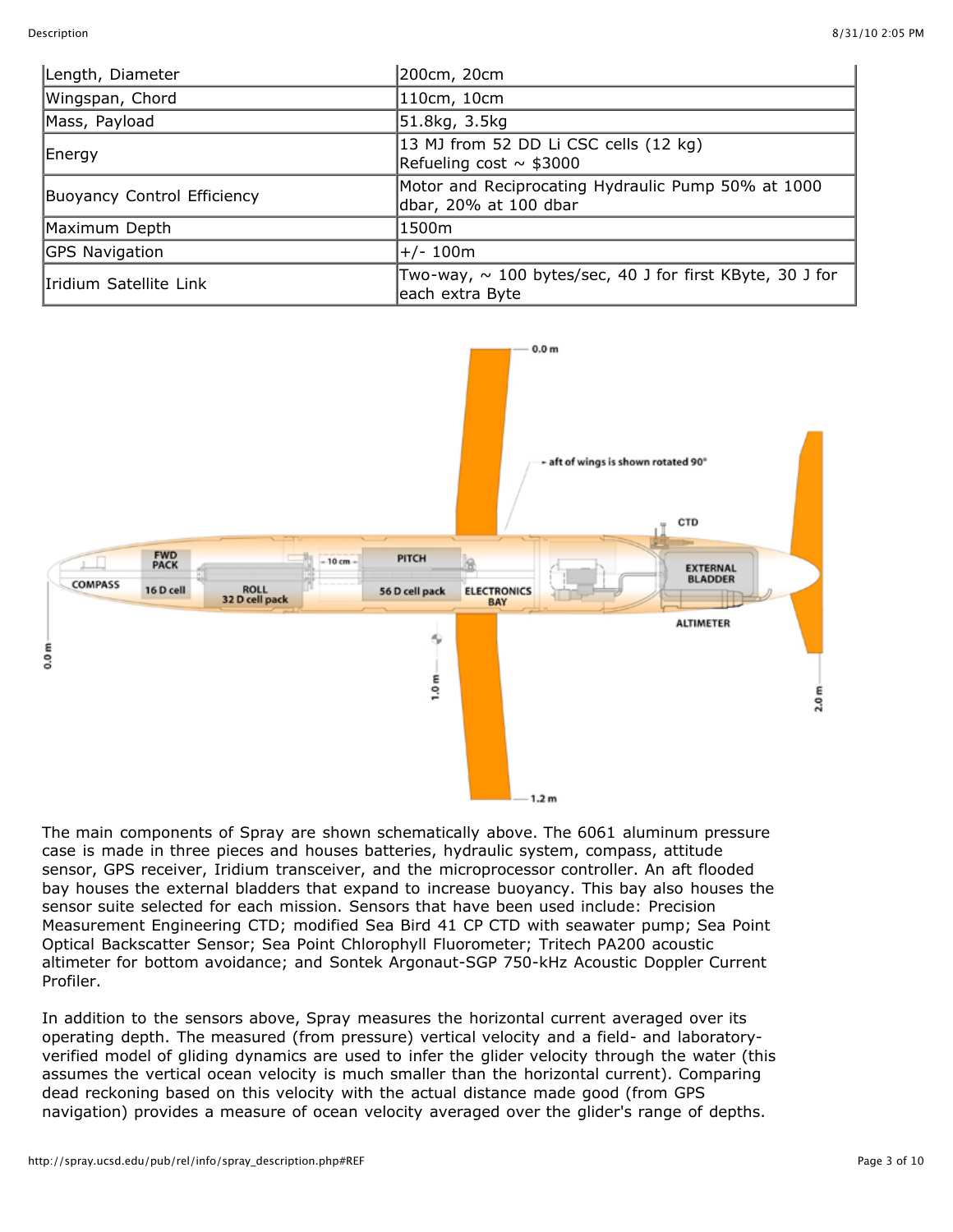# **A Brief Operational History**

In addition to numerous local engineering operations, Spray has been used in four scientific missions that demonstrate its utility in maintaining a time series at a point (synthetic mooring mode), in sampling along a section, and in forming a cooperative array for sampling a fourdimensional volume.

## *AOSN1*

In August 1999 the first ONR-sponsored Autonomous Ocean Sampling Network (AOSN, [www.mbari.org/aosn/default.htm\)](http://www.mbari.org/aosn/default.htm) experiment was mounted in Monterey Bay, California. A Spray with Precision Measurement Engineering (PME) CTD maintained a "synthetic mooring" station in the Monterey Underwater Canyon in order to describe internal waves as they propagate up the Canyon. The chosen site was on the canyon axis where the flat bottom was at 380 m depth and the steep canyon walls were about 3 km apart. An 11-day time series of profiles at approximately 90-minute intervals was obtained showing that the tidal motion was substantially bottom intensified at this site<sup>3</sup>.

# *2001 CalCOFI Line 93*





In September 2001, as part of a NOAA Climate Observation Program development project, a Spray was deployed from a small boat near La Jolla to sample roughly along Line 93 of the CalCOFI survey (CalCOFI has sampled continuously since 1949 and has been maintained at quarterly interval since 1985, [www-mlrg.ucsd.edu/calcofi.html](http://www-mlrg.ucsd.edu/calcofi.html)). The glider sampled to 500 m depth with a PME CTD. The figure above shows the track and measured current averaged between the surface and 500 m depth. The California Current is evidenced by a subtle equatorward bias in the offshore flow. The figure below shows the associated potential density section. The gradual descent of isopycnals approaching coast is consistent with the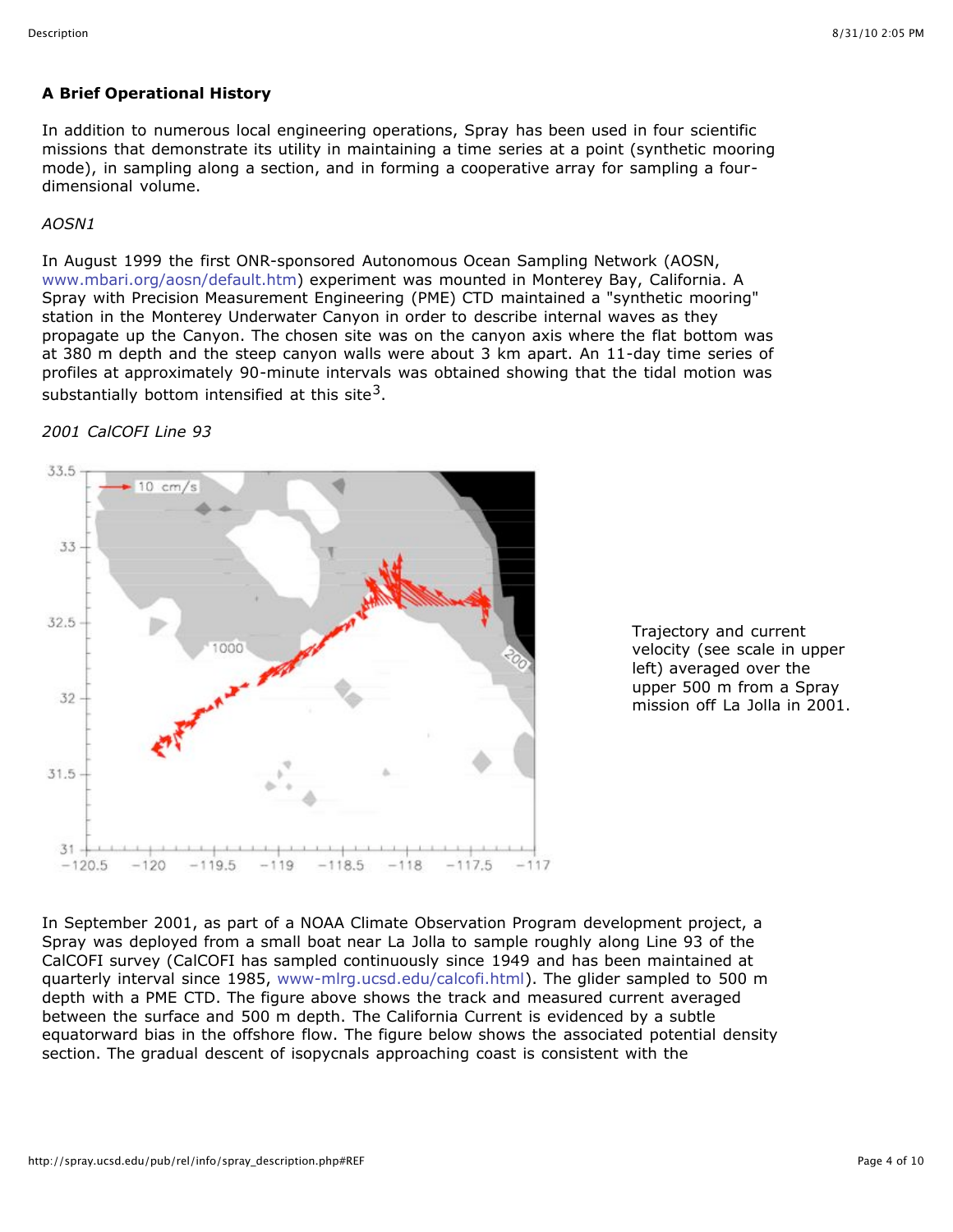

Potential density along the section off La Jolla depicted above.

poleward flow evident about 75 km offshore in the directly measured currents. This is presumably a manifestation of either the California Undercurrent or the inshore branch of the Southern California Bight Eddy, a recurrent retroflection of the California Current. Shortly after the glider was commanded to reverse course it was suddenly, probably from a malfunction of the attitude control system.

### *Monterey 2003*

The second AOSN experiment [\(www.mbari.org/aosn/AOSN\\_MB2003table.htm](http://www.mbari.org/aosn/AOSN_MB2003table.htm) ), which took place throughout August 2003, included a fleet of 10 Slocum Battery gliders and 5 Sprays (funded by ONR and NOAA). The gliders' main objective was to sample an approximately 100 km square ocean region well enough that models assimilating their data could provide dynamically consistent analyses (nowcasts) and forecasts of ocean conditions. The Slocums, with operating depths of 200 m and shorter operational lifetimes, were deployed near shore. The Sprays, with maximum operating depth of 1500 m and many-month durations, were set to sample five, approximately 100-km long, offshore sections to a depth of 400 m (or the bottom where shallower). The Sprays operated continuously for 35 to 42 days without mishap. Early in the experiment, when the usually equatorward upwelling-favorable winds were calm or reversed, the California Undercurrent was flowing strongly to the northwest with depthaverage currents peaking over 25 cm/s as shown in the figure below. These strong currents made it difficult for gliders to follow their assigned offshore lines but sampling remained reasonably well spaced. A total of 2075 profiles of T, S and optical backscatter or fluorometer were collected, most to 400 m depth but some to 750 m.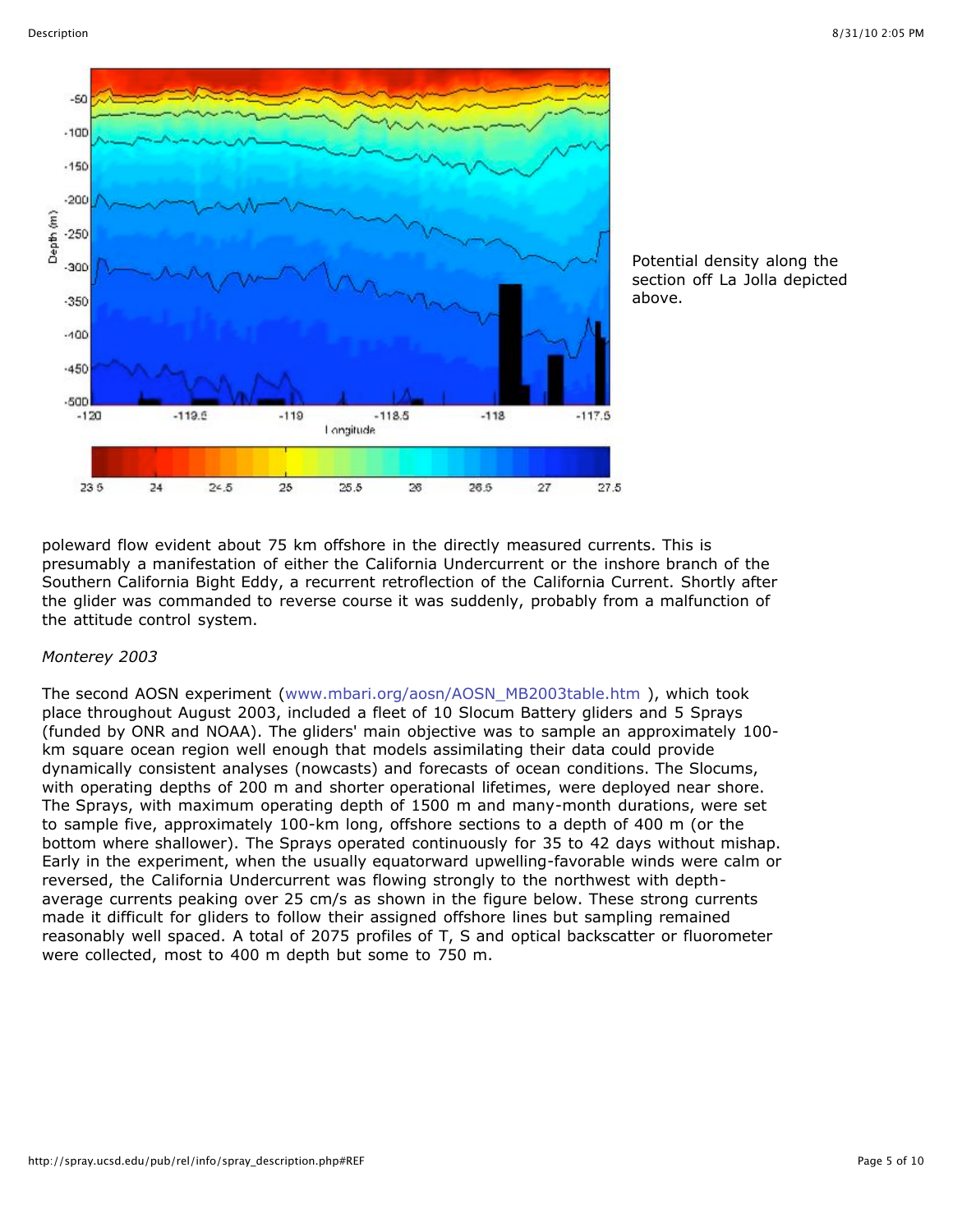

Depth-average currents from a 7-day period early in the 2003 AOSN field trial. The strong currents made it difficult for gliders to follow occupy their assigned offshore lines (the 2 southernmost tracks also show the paths by which gliders were deployed from central Monterey Bay).

The Monterey 2003 operation exposed weaknesses with the sensors employed. Monterey Bay is a highly productive area in which jellyfish, salps, and marine snow are abundant. The optical backscatter and fluorometer sensors showed drift from bio-fouling within two weeks and all five sensors ceased operating after 3-4 weeks as the fouling became severe. The PME CTD showed frequent jumps in conductivity calibration (causing salinity jumps ranging up to 0.03) that did not recover on successive profiles. Nevertheless, this experience caused us to abandon the PME CTD in favor of a Sea Bird CTD with pumped seawater system that is protected from bio fouling by biocides.

The time and space scales observed in Monterey during the AOSN II experiment are depicted below for temperature averaged between 100 and 150 m. Near-surface scales are slightly longer than shown whereas velocity scales are somewhat shorter. These scales are small enough that the 5 gliders tasked to cover the 100-km square were too few to accurately describe the synoptic structure. Moving at 25 km/day a glider provides, at any given moment, a signal-to-noise of unity (correlation of 0.707) over an area of roughly 900  $\text{km}^2$  or less. So even discounting loss of coverage when a glider reverses course and over-runs its track and assuming that different coverage areas do not overlap, 5 gliders can map less than half the area at any one time, much less if velocity needs to be measured.



Scales of temperature averaged from 100 to 150 m in the Monterey 2003 experiment. Isotropic homogeneous correlation (left) and the time-lagged correlation (right) show scales to be roughly 15 km and 1.5 days.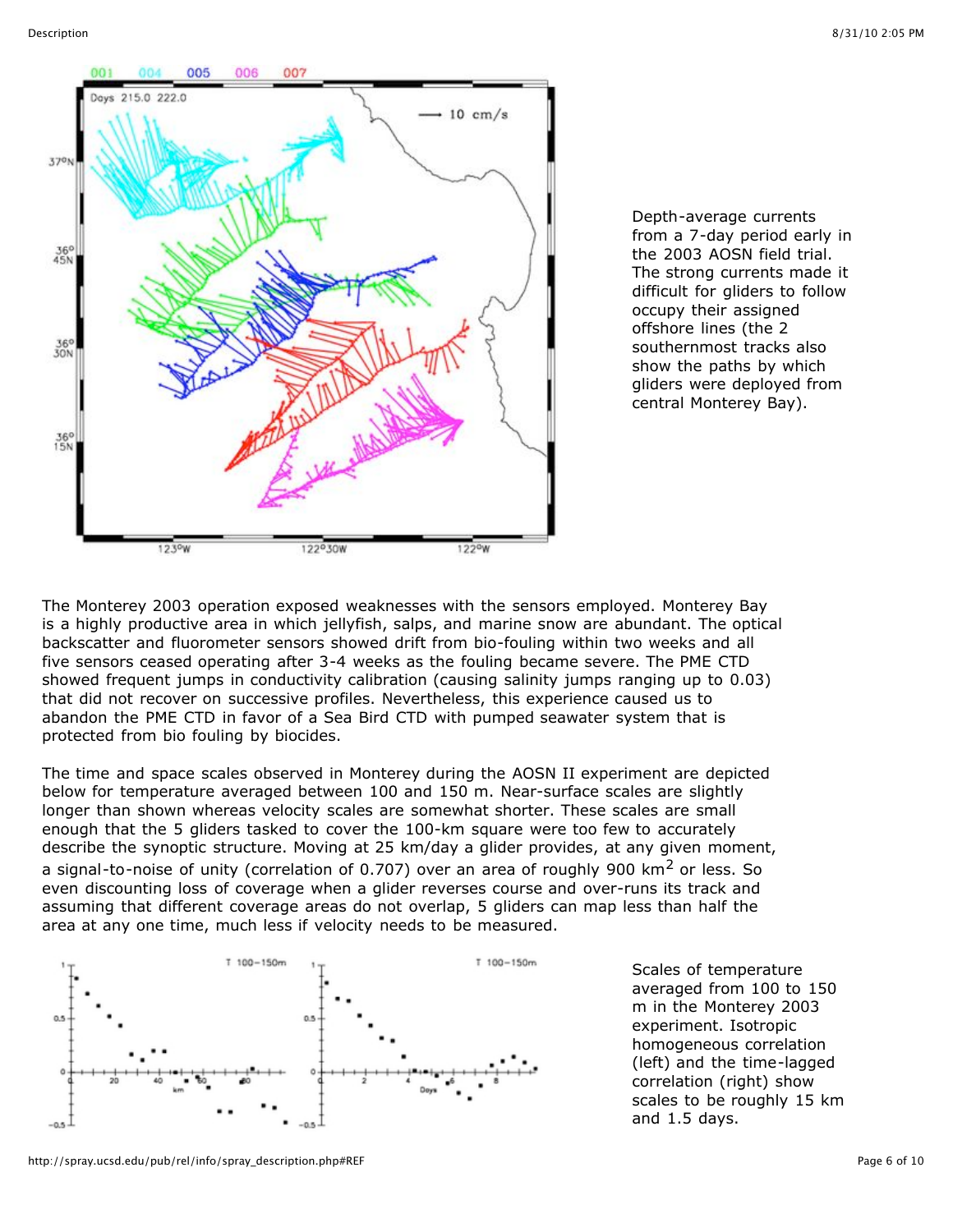# *Gulf Stream 2004*



Trajectory (blue and green alternating every day) and ocean current vertically averaged from the surface to 1000 m (red, scale at top) for a Spray deployed in September 2004 and in transit to Bermuda.

In an NSF-funded collaboration with Breck Owens (WHOI), a Spray was deployed in September 2004 over the continental slope south of New England and directed to cross the Gulf Stream and head to Bermuda, a journey of 1000 km. The figure above shows the path the glider took and the measured current averaged between the surface and 1000 m. The glider's path was wildly contorted by the meandering Gulf Stream, which had depth-averaged currents in excess of 100 cm/s. Even while being pushed northward by a meander, was clearly seen in satellite surface temperature, the glider was steered so that it was always crossing the Stream.

Because the glider is always trying to cross the Gulf Stream, regardless of its absolute motion, a section with distance traveled as the horizontal axis shows the general structure of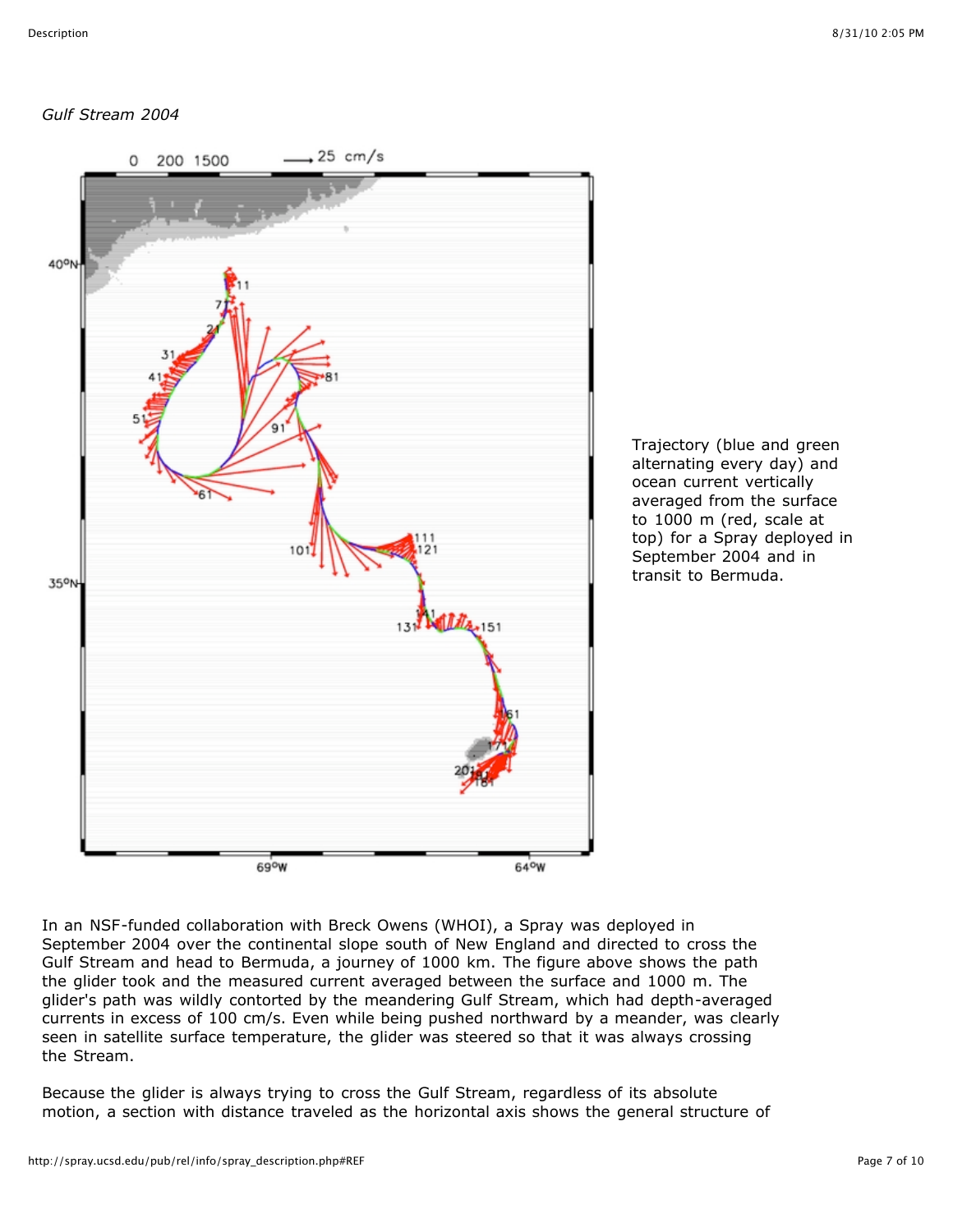the Stream. The figure below shows such a section in which potential density is shown as line contours on top of optical backscatter (in FTU) contoured in color. We interpret this backscatter as



primarily biological because of the way it is concentrated in the pycnocline near 30 m depth north of the Stream and the way it drops to low values for density greater than = 25. The long-term goal of this program is to determine if and how gliders can be used to gather time series of the climatically important properties of boundary currents.

### **How was Spray developed?**

The idea for buoyancy-driven winged vehicles belongs to Henry Stommel, the visionary physical oceanographer from Woods Hole that played such an important role in fostering neutrally buoyant floats with John Swallow as well as explaining many aspects of the ocean's dynamics, most notably the way that sphericity of the rotating earth leads to strong currents on the western sides of oceans. Stommel was a neighbor of Doug Webb, who was a coinventor with Tom Rossby (URI) of the SOFAR float (a massive neutrally buoyant vehicle that could be tracked at long range by acoustic signals it emitted.) Webb had been working on Russ Davis' idea for an autonomous float that used buoyancy change to periodically cycle to the surface for satellite locating and data relay, eliminating the need for an acoustic tracking network. Stommel was quick to see the possibilities of going beyond current following floats and developing a small autonomous underwater vehicle driven by buoyancy change. Indeed he expanded on the idea of buoyancy driving by proposing a way that the work needed to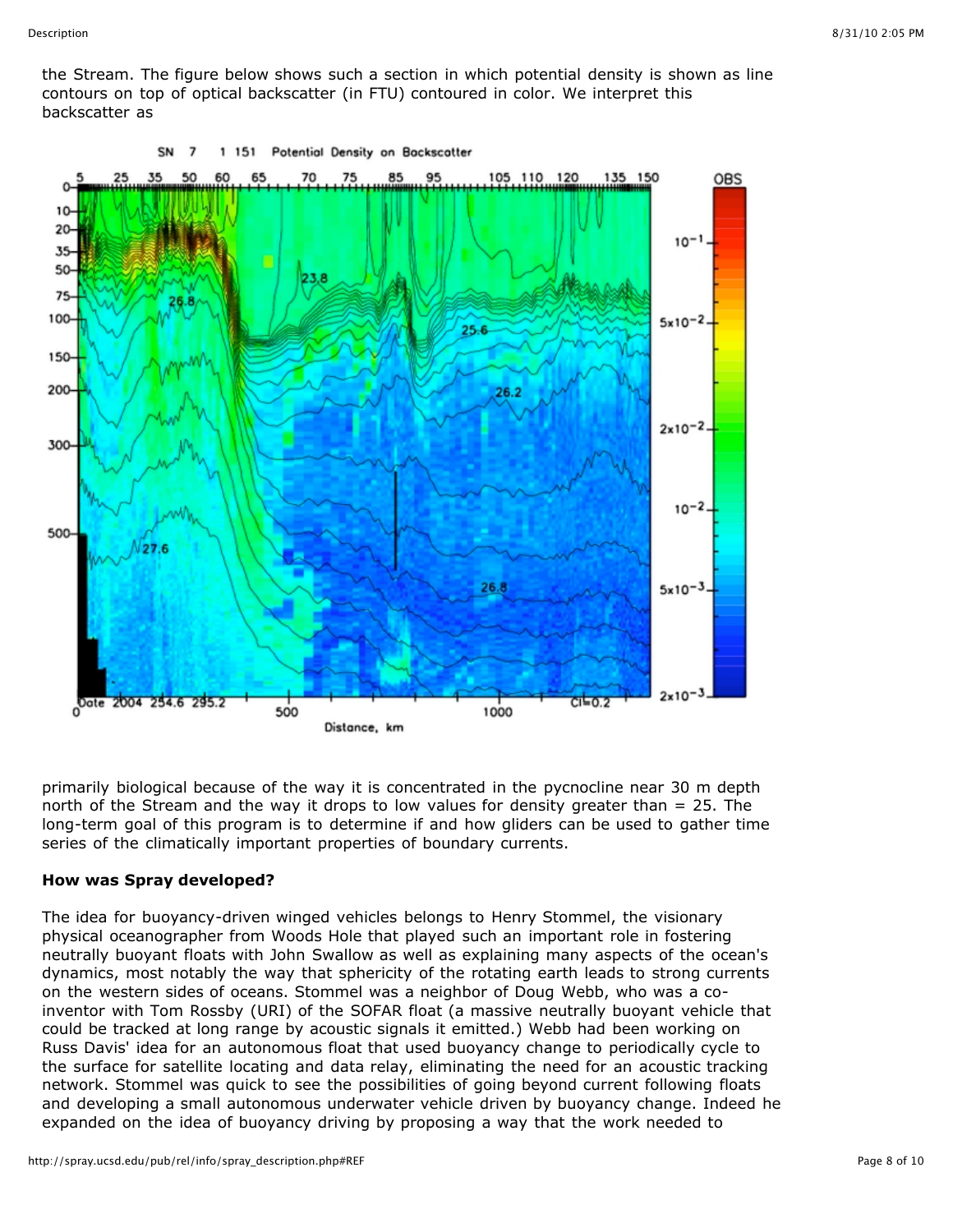change vehicle volume could be extracted from the temperature gradient in the ocean. His "Slocum Mission" article1 laid out the future with remarkable prescience.

Today's three operational glider are products of the ONR Autonomous Ocean Sampling Network program under the guidance of Dr. Tom Curtin. 'Spray' was developed by a collaboration between WHOI (under Breck Owens), the Instrument Development Group of SIO (under Russ Davis), and, initially, Doug Webb. A University of Washington team assembled by Charlie Eriksen developed 'Seaglider.' Webb eventually developed the 'Slocum Battery' through Webb Research Corporation.

### **The Instrument Development Group**

The Instrument Development Group (IDG) is a recharge facility of the University of California at San Diego. Since establishment in 1972, IDG has played a major role in developing a number of instruments for oceanographic use. The Vector Measuring Current Meter (VMCM) was developed and transitioned to commercial manufacture by the IDG. IDG collaborated with Amatek-Straza in developing the first commercially available shipboard Acoustic Doppler Current Profiler (ADCP) and with RD Instruments to develop the first self-contained ADCP for [use on moorings; both these were immediately commercialized. The CODE drifter \(Davis,](http://spray.ucsd.edu/pub/rel/info/spray_description.php#REF) 1985a,b) has been used in large numbers for coastal observations. The Autonomous Lagrangian Circulation Explorer (ALACE) was developed in collaboration with Webb Research Corp. that now provides a modernized float commercially. IDG developed the Profiling ALACE [\(Davis, et al., 1991](http://spray.ucsd.edu/pub/rel/info/spray_description.php#REF)) and transitioned that development to a commercial product sold by Webb Research. IDG developed a second-generation autonomous profiling float ([Davis, et al. 2001](http://spray.ucsd.edu/pub/rel/info/spray_description.php#REF)), the Sounding Oceanographic Lagrangian Observer (SOLO), that is a major contributor to the U.S. component of Argo and is manufactured at Woods Hole and in Germany. SOLO has also been used as a platform for long-term observations of vertical mixing ([Sherman et al., 1995\)](http://spray.ucsd.edu/pub/rel/info/spray_description.php#REF), vertical motion in convection [\(Lavender et al., 2002\)](http://spray.ucsd.edu/pub/rel/info/spray_description.php#REF), wave and bubble properties under hurricanes, underwater earthquakes, and Particulate Organic Carbon (Bishop et al., 2002; [Bishop et al., 2004\) in the upper ocean. Under the guidance of Dan Rudnick \(SIO\), IDG is](http://spray.ucsd.edu/pub/rel/info/spray_description.php#REF) now developing an Underway Conductivity, Temperature and Depth instrument that can be deployed and retrieved from ships traveling at 10 to 20 knots.

### **The key personnel of IDG are:**

**Russ Davis**. Scientific supervisor of IDG. [rdavis@ucsd.edu](mailto:rdavis@ucsd.edu) +1(858) 534 4415

**James Dufour**. Supervisor of IDG. Mechanical and hydraulic systems. Developed the CODE drifter, major redesigns of the ALACE float, mechanical design of SOLO. [jdufour@ucsd.edu](mailto:jdufour@ucsd.edu) +1(858) 534 7591

**Lloyd Regier**. Principal Development Engineer. Supported development of shipboard and moored ADCPs. Software design for ALACE and SOLO. [lregier@ucsd.edu](mailto:lregier@ucsd.edu) +1(858) 534 4607

**Brent Jones**. Development Engineer. Improvements to Spray and SOLO hydraulic systems. Responsible for data relay and internet operations. [b3jones@ucsd.edu](mailto:b3jones@ucsd.edu) +1(858) 822 2973

**Jeffrey Sherman**. Research Specialist and designer of the SOLO microstructure profiler and 'Spray'. [jtsherman@ucsd.edu](mailto:jtserman@ucsd.edu) +1(858) 534 9863

### **Mailing Address:**

University of California, San Diego Instrument Development Group 9500 Gilman Drive MC-0213 La Jolla, CA 92093 USA **References**